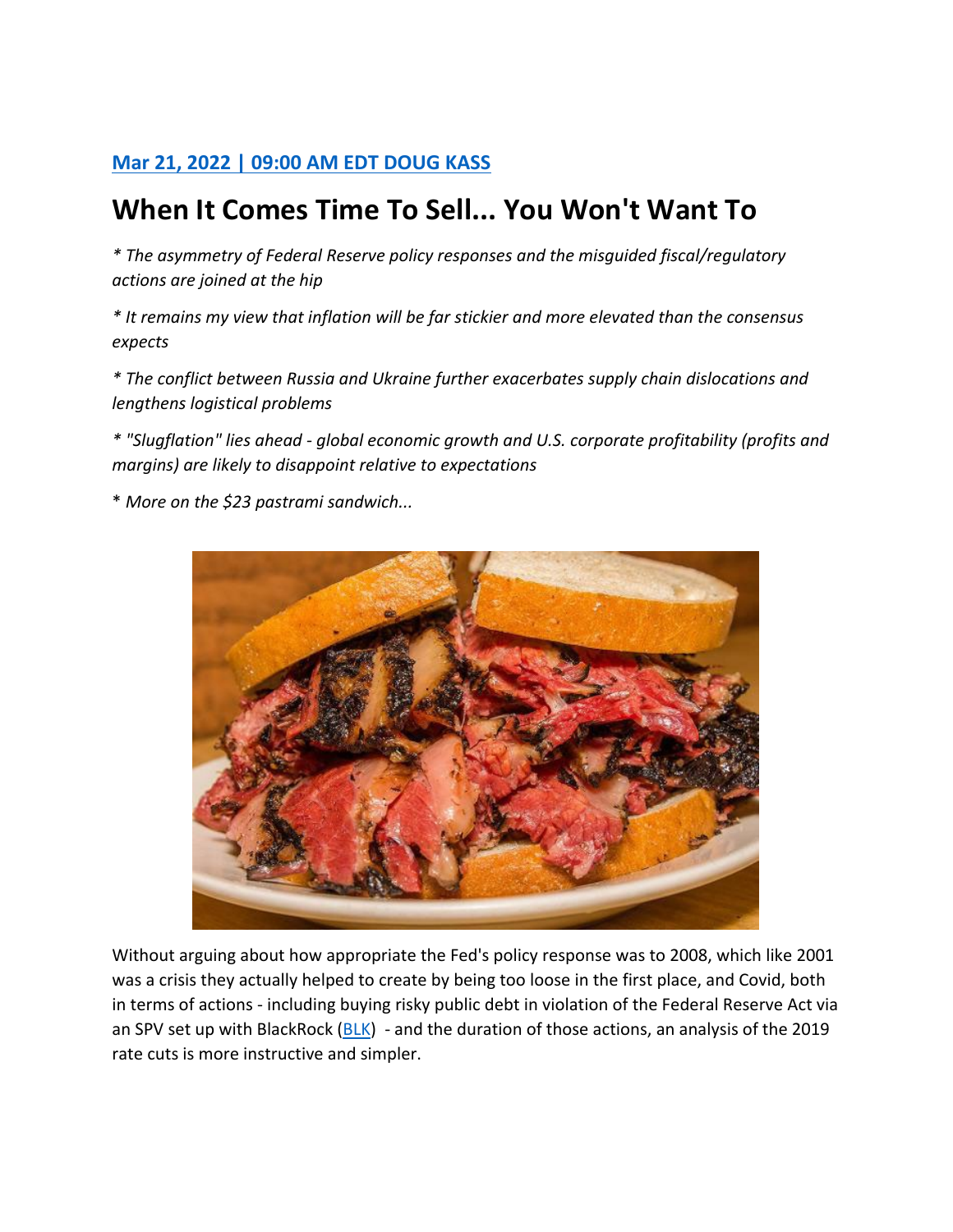In 2019, GDP was 2.3%, unemployment was 3.5%, and inflation was 1.9%. And the Fed still cut rates 3x, by 75 bps total, and dropped the Fed Funds rate from an already below trend 2.5% all the way down to 1.75%. In case it is not clear, GDP was still okay, unemployment was low (below target), and understated gimmicked CPI inflation was at target levels which means in real life it was above target levels. Yet all it took was the theoretical, but yet to be realized, threat of slowing growth for the Fed to go on a rate cutting spree.

I could understand the rate cutting spree if rates were at 5% then, but they weren't. Policy was already extraordinarily accommodative by any standard, and things were fine. Yet cut they did. Probably because President Trump told the Fed Chairman to do it, because an election was coming up. Chairman Powell went right along with it because he wanted to keep the job. So much for an apolitical Fed, but that ship sailed a long time ago sadly thanks to President Nixon and the then Fed Chair Arthur Burns, and was made worse by Greenspan, Yellen, Bernanke and Powell. All products of politics, "group stink" and a broken system.

Compare then to now. Inflation is through the roof, and has been for a long time, including gas prices, well before anything in Ukraine happened. Yet with inflation running at 1970s levels when calculated the same way, we are still pouring gas on the fire. QE stayed in place, until now, and Fed Funds was kept at effectively zero, and basically still is at effectively zero with the single 25bp increase.

If this is not a completely asymmetric set of policy responses, I don't know what is. **Frankly, the** Fed is and has been in gross violation of its mandate.

There are a lot of reasons why this has happened. None of them good, and none of them are true to the ideals of the system we are meant to have. Part of the problem is politics and shorttermism and vote buying. Part of it is the avoidance of short term pain. Cutting a rotting limb off a tree hurts, but ultimately the rest of the tree grows stronger. Getting cancer does not hurt in an acute fashion for a long time. In fact, many cancers are not noticed for years. Often a slow death follows, and it does not even become acutely painful until the end. It seems we prefer cancer to cutting off tree limbs.

The policy asymmetry has also been justified by fake self-serving models. Amongst other things, these models show that the pain from a mild recession is never made up by the recovery that follows. I call BS on this too. Although aggressive monetary and fiscal policy responses can mute volatility in economic cycles, they also come with a cost. Imbalances build up over time, many of which we are seeing now, societal, structural, and economical. And interference with capitalistic cycles only robs the system of longer term growth in GDP, employment, and wages.

The proof is in the pudding. GDP grew at an average rate of 5.2% from 1934-1970, with a standard deviation of 6%. When the activist Federal Reserve kicked in starting with Arthur Burns, average GDP growth has been halved since 1970 to about 2.5% in 1971-2022, and the standard deviation also dropped to 2% and change. I can't prove this is the fault of activist and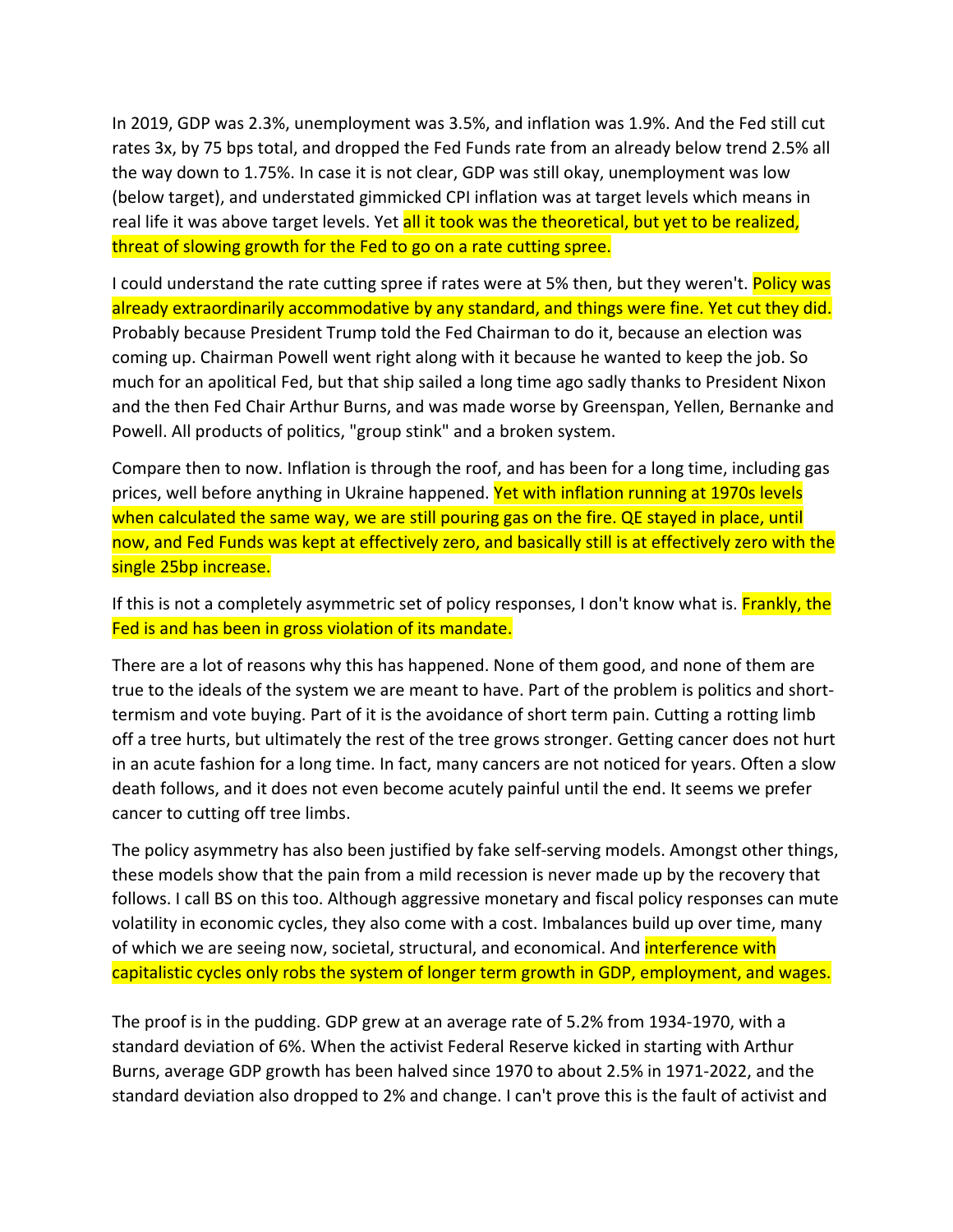political monetary policy, but those who disagree and would argue this is due to other factors cannot prove otherwise either. All I know is that the data is the data, so advantage me and my perspective! We have in part (not fully) stagnated due to the combination of terrible fiscal and monetary policy.

As for what to do know, it is complicated, and will take too much space. For the time being it is easier to talk about what *NOT* to do.

What not to do are things like below, where [Maine is going to start](https://bangordailynews.com/2022/03/18/politics/janet-mills-boosts-relief-checks-and-adds-60m-for-pfas-fight-in-latest-spending-proposal/) handing out gas and food relief checks to residents. At least in Maine's case, this is acceptable. They have a budget surplus. But whatever this surplus was, it is now worth less, due to inflation. And now they have to spend what remains of the value on entitlements as opposed to improvements.

At any rate, the Federal Government, and many states, do *NOT* have a surplus. Any money printing to try and cover for the problem will only make the problem worse. We cannot do these things.

The correct way to solve for these problems is better policy, better fiscal discipline, and having an apolitical Fed that is grounded in reality as opposed to *group stink* and monetary experiments.

Stupid gimmicks to try and solve for problems that are caused by poor policy only make the problems worse over time, and can lead to disasters. Over the short-term, how did President Nixon's price controls work out? Many also forget, President Nixon was also faced with soaring food prices. To solve for that he introduced the corn subsidy. That led to high fructose corn syrup going into all of our food.

Now the average American is 30lbs more than they were in 1970, and healthcare has gone from 7% of GDP to 18% of GDP. Obese Americans did not cause all of this, but they are a big part of it. Obesity, coincidentally is a big part of the Covid problem as well. Now in order to trying and bring oil price down for the short term will we give Iran Nukes for the long term? The obesity problem will be small potatoes in comparison to this one, or sadly well done potatoes!

Gimmicks and laying blame on Putin or U.S. corporations do not work, they only cause bigger problems. The only thing that works is pragmatic common sense policy. (Side note, [this thread](https://twitter.com/sama/status/1505597901011005442?s=12)  [is interesting](https://twitter.com/sama/status/1505597901011005442?s=12) on our universities, and student debt.)

The picture at the bottom of this missive is another example of where we are now. \$11 for a burger, fries, and diet lemonade. Not a habit for me, every now and then I can't help myself. This might be more offensive than the \$23 pastrami sandwich - which I had discussed in a previous column all the way back in mid-November. This is all out of control.

If this is not a wage price spiral, I don't know what is. And, no, the people making \$17-\$20.50 per hour are not better off all the sudden - at the expense of the wealthier - they are actually getting screwed the most. Frankly, I am even surprised they can afford to drive to work. In fact,